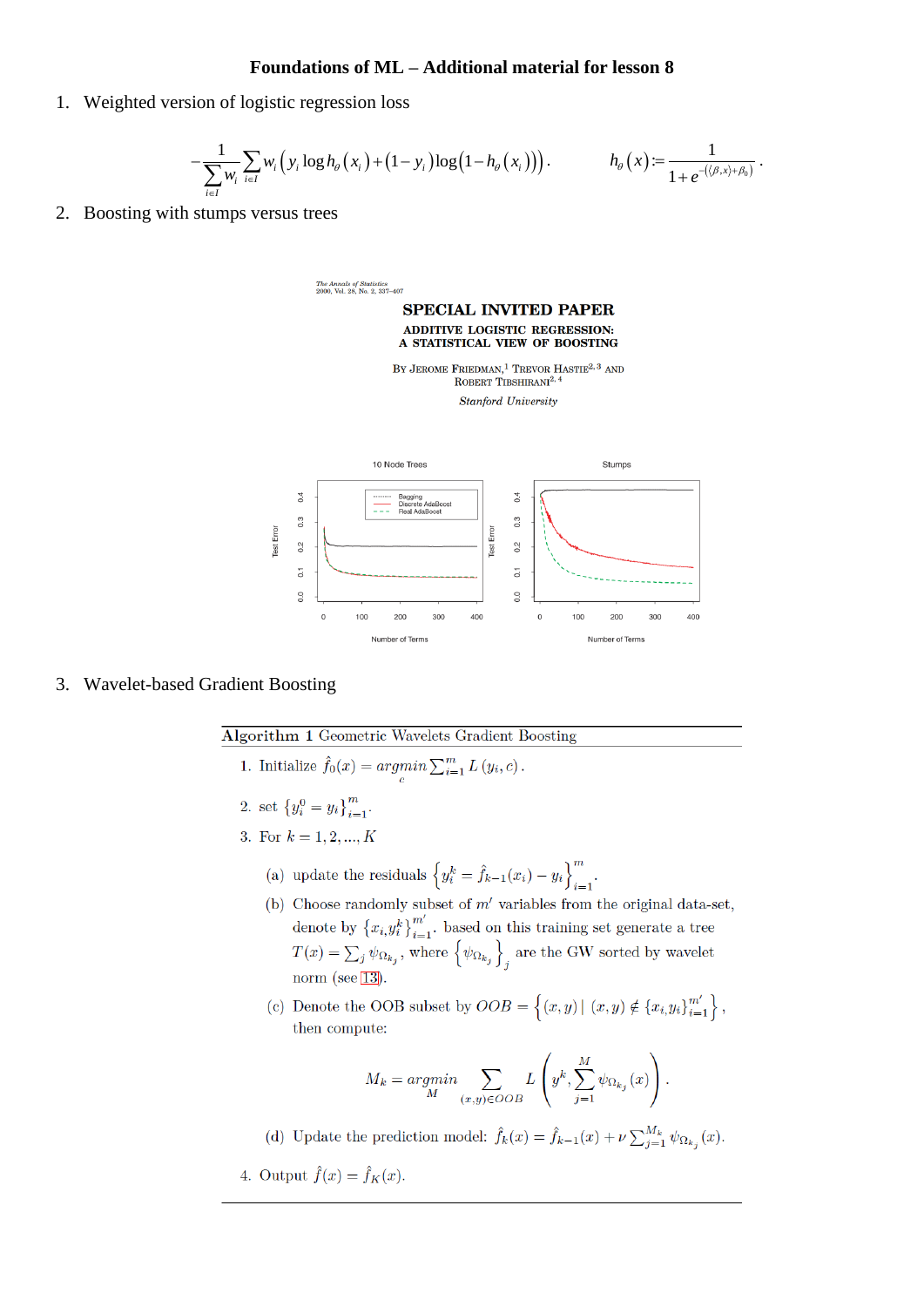- Initialization of approximating function with mean of all training set

$$
\hat{f}_0(x) = \frac{1}{m} \sum_{i=1}^m \vec{y}_i.
$$

  $l_2$  loss function for vector valued functions (regression, classification)

vector valued functions (regression, classification)  

$$
\sum_{(x,y)\in OOB} L\left(y^k, \sum_{j=1}^M \psi_{\Omega_{k_j}}(x)\right) = \sum_{(x,y)\in OOB} \left|\overline{y}_i^k - \sum_{j=1}^M \psi_{\Omega_{k_j}}(x)\right|^2.
$$

- 4. Wavelet based gradient boosting experimental results
	- Small datasets (comparing with XGBoost)

| <b>Dataset</b>                                              | <b>Type</b>    | #Instances | <b>#Features</b> | #Unique<br>labels |  |
|-------------------------------------------------------------|----------------|------------|------------------|-------------------|--|
| Airfoil-Self-<br><b>Noise</b>                               | $\mathsf{R}$   | 1503       | 5                | 1456              |  |
| forest-fires                                                | R              | 517        | 10               | 251               |  |
| <b>Diabetes</b>                                             | $\overline{R}$ | 442        | 10               | 214               |  |
| <b>Restaurant</b><br><b>Revenue</b><br><b>Prediction</b>    | $\overline{R}$ | 137        | 39               | 137               |  |
| <b>Prostate</b>                                             | $\mathsf{R}$   | 97         | 8                | 85                |  |
| <b>Abalone</b>                                              | $\mathsf{R}$   | 4177       | 8                | 28                |  |
| banknote<br>authentication                                  | $\mathsf{C}$   | 1372       | 4                | $\overline{2}$    |  |
| <b>Blood</b><br><b>Transfusion</b><br><b>Service Center</b> | $\mathsf{C}$   | 748        | 4                | $\overline{2}$    |  |
| breast_cancer_<br>wisconsin                                 | C              | 569        | 30               | $\overline{2}$    |  |
| pima-indians-<br>diabetes                                   | $\mathsf{C}$   | 768        | 8                | $\overline{2}$    |  |
| <b>Titanic</b>                                              | $\mathsf{C}$   | 891        | 6                | $\overline{2}$    |  |

**Small datasets details** 

| <b>Dataset</b>                              | <b>Algorithm</b> | <b>Avg MSE</b> |  |  |
|---------------------------------------------|------------------|----------------|--|--|
| Airfoil-Self-                               | <b>XGBoost</b>   | 2.24           |  |  |
| <b>Noise</b>                                | <b>WGB</b>       | 2.48           |  |  |
| forest-fires                                | <b>XGBoost</b>   | 75.66          |  |  |
|                                             | <b>WGB</b>       | 74.55          |  |  |
|                                             | <b>XGBoost</b>   | 61.44          |  |  |
| <b>Diabetes</b>                             | <b>WGB</b>       | 57.07          |  |  |
| <b>Restaurant</b>                           | <b>XGBoost</b>   | 28.87          |  |  |
| <b>Revenue</b><br><b>Prediction</b>         | <b>WGB</b>       | 28.73          |  |  |
| <b>Prostate</b>                             | <b>XGBoost</b>   | 0.9            |  |  |
|                                             | <b>WGB</b>       | 0.88           |  |  |
| <b>Abalone</b>                              | <b>XGBoost</b>   | 2.18           |  |  |
|                                             | <b>WGB</b>       | 2.17           |  |  |
| banknote                                    | <b>XGBoost</b>   | 0.09           |  |  |
| authentication                              | <b>WGB</b>       | 0.09           |  |  |
| <b>Blood</b>                                | <b>XGBoost</b>   | 0.41           |  |  |
| <b>Transfusion</b><br><b>Service Center</b> | <b>WGB</b>       | 0.4            |  |  |
| <b>Breast cancer</b>                        | <b>XGBoost</b>   | 0.36           |  |  |
| <b>Wisconsin</b>                            | <b>WGB</b>       | 0.36           |  |  |
| <b>Pima indians</b>                         | <b>XGBoost</b>   | 0.42           |  |  |
| diabetes                                    | <b>WGB</b>       | 0.4            |  |  |
| <b>Titanic</b>                              | <b>XGBoost</b>   | 0.37           |  |  |
|                                             | <b>WGB</b>       | 0.36           |  |  |
|                                             |                  |                |  |  |

# Aggregated results - Small datasets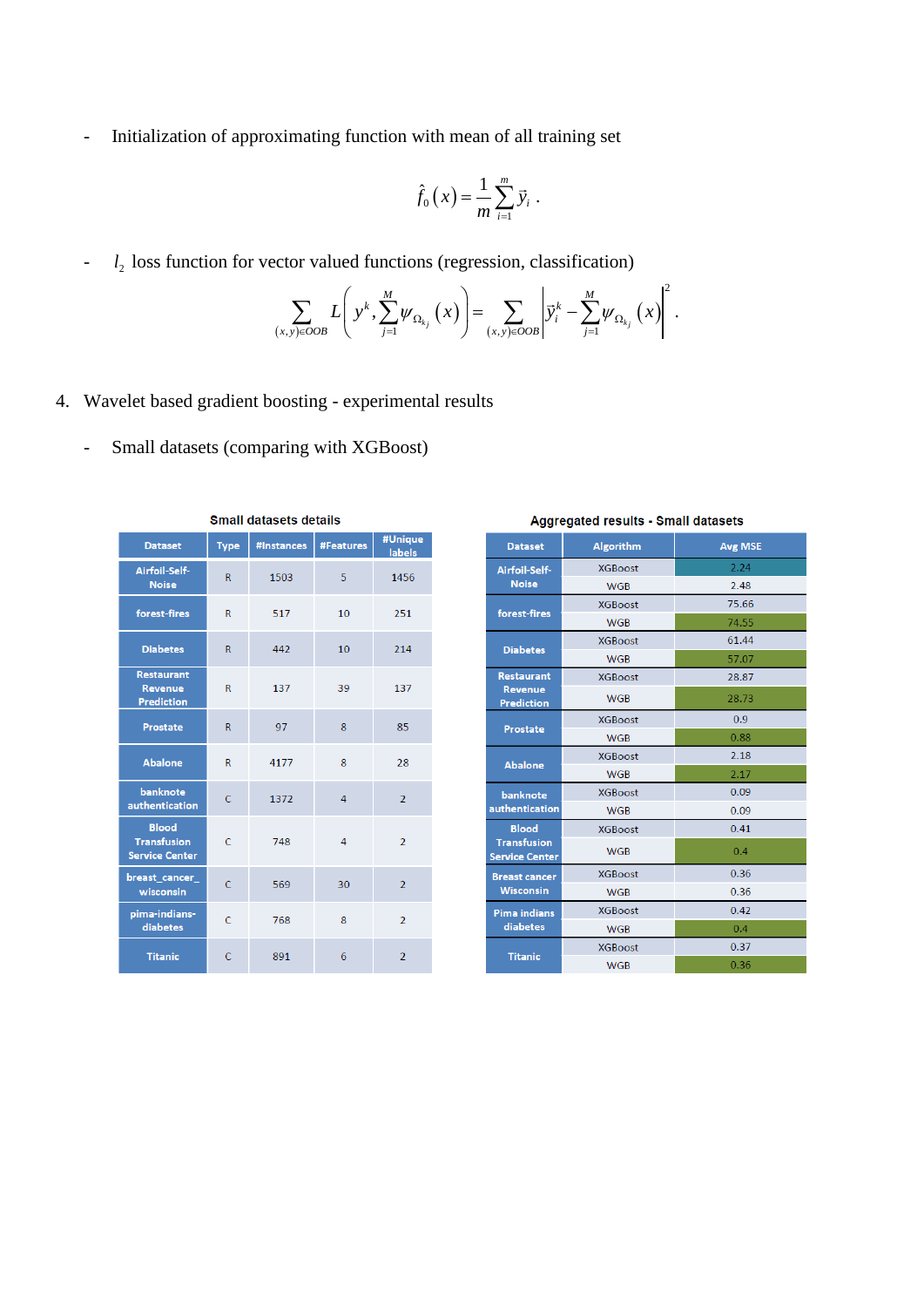# - Noisy datasets (mislabeling)

| Datasets details |          |               |  |  |
|------------------|----------|---------------|--|--|
| <b>Dataset</b>   | #Samples | #Features     |  |  |
| <b>Banana</b>    | 5299     | $\mathcal{P}$ |  |  |
| <b>PID</b>       | 768      | 8             |  |  |
| <b>Heart</b>     | 270      | 13            |  |  |
| <b>TwoNorm</b>   | 7400     | 20            |  |  |

#### Comparison on datasets with mislabeling (% accuracy)

| <b>Dataset name</b> | <b>Noise Level</b> | rAdaBoost       | rBoost-Fixed v  | rBoost          | <b>GBoost</b>   | <b>MBoost</b>   | <b>WGB</b>       |
|---------------------|--------------------|-----------------|-----------------|-----------------|-----------------|-----------------|------------------|
| <b>Banana</b>       | 0.1                | $86.87 + 1.1$   | $87.06 + 0.9$   | $87.04 + 0.9$   | $83.91 + 1.6$   | $78.13 + 3.4$   | $87.60 \pm 1.6$  |
|                     | 0.3                | $85.27 \pm 3.0$ | $85.53 \pm 2.1$ | $85.06 \pm 2.7$ | $79.38 \pm 1.6$ | $75.31 \pm 2.5$ | $85.49 \pm 1.3$  |
| <b>PID</b>          | 0.1                | $74.20 \pm 2.3$ | $74.37 \pm 1.5$ | $74.80 \pm 2.4$ | $72.60 \pm 2.0$ | $75.67 \pm 1.9$ | $74.21 \pm 6.2$  |
|                     | 0.3                | $72.53 + 1.9$   | $70.43 + 2.4$   | $71.43 + 2.3$   | $69.40 + 2.9$   | $73.33 + 2.3$   | $75.65 \pm 7.5$  |
| <b>Heart</b>        | 0.1                | $78.40 \pm 3.1$ | $79.70 + 3.5$   | $79.10 + 4.4$   | $76.40 \pm 3.1$ | $77.60 + 3.5$   | $80.74 \pm 8.2$  |
|                     | 0.3                | $78.50 \pm 4.0$ | $77.40 \pm 6.5$ | $78.10 \pm 4.3$ | $70.00 \pm 5.5$ | $75.20 \pm 3.7$ | $73.70 \pm 11.5$ |
| <b>TwoNorm</b>      | 0.1                | $95.70 \pm 0.8$ | $95.58 \pm 0.9$ | $95.59 \pm 0.7$ | $90.35 \pm 1.0$ | $92.79 + 0.5$   | $96.40 \pm 0.8$  |
|                     | 0.3                | $93.33 + 0.9$   | $93.13 + 1.3$   | $93.40 \pm 1.1$ | $83.94 + 2.0$   | $91.16 + 0.9$   | $94.82 \pm 0.7$  |

- Area Under the Curve (AUC)

In a binary classification problem when the model outputs a probability between  $[0,1]$ , we can modify the threshold for prediction of positive between [0.1] and measure the True Positive Rate (TP/P) versus the False Positive Rate (FP/N=1-TN/N). We then take the area under the curve.

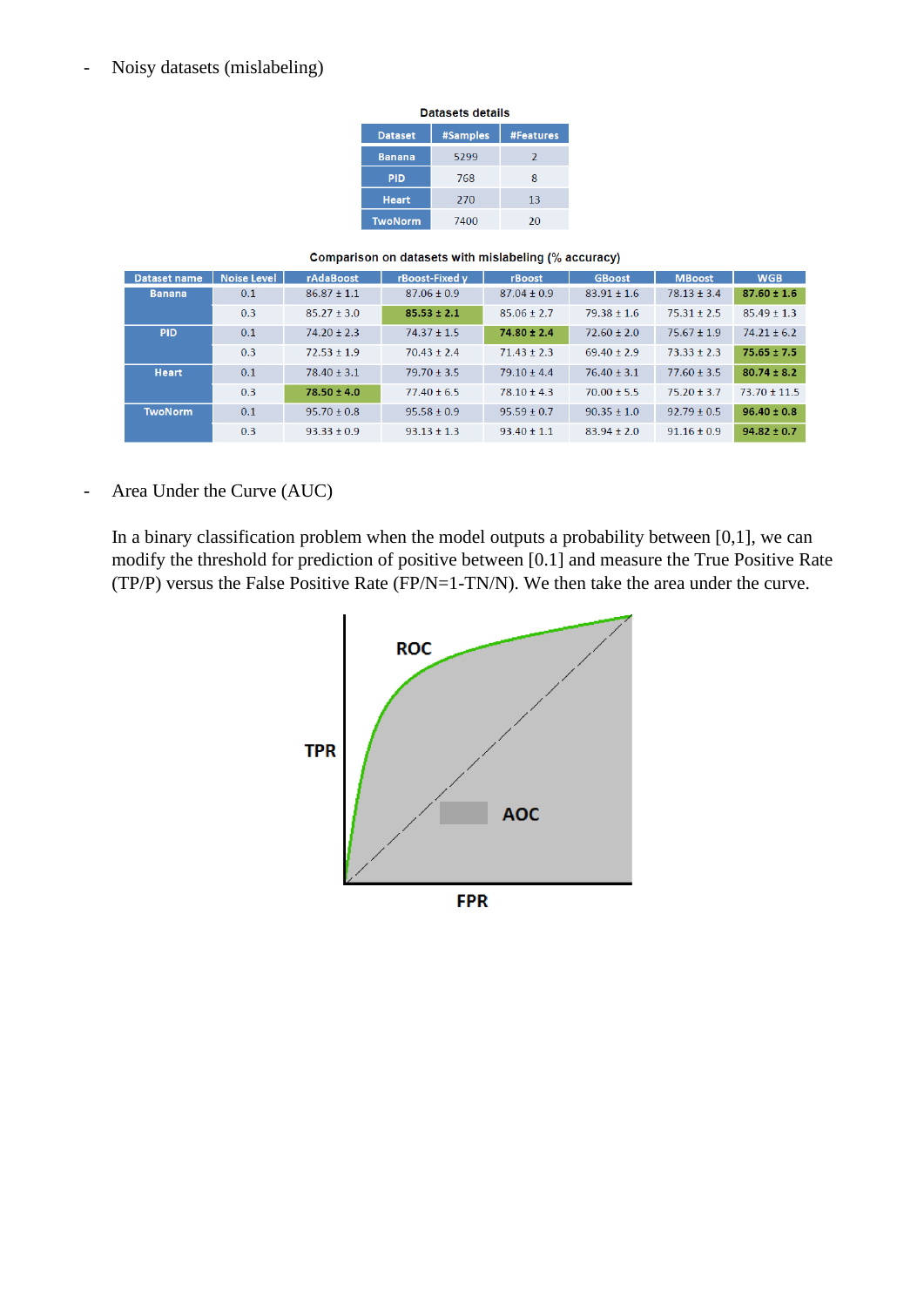| <b>Dataset name</b>       | <b>Best Bagging-</b> | <b>Best Boosting-</b> |                | <b>WGB</b>     |
|---------------------------|----------------------|-----------------------|----------------|----------------|
|                           | based method         | based method          | method         |                |
|                           | UB4                  | RUS <sub>1</sub>      | <b>SMT</b>     | <b>WGB</b>     |
| glass1                    | 0.737                | 0.763                 | 0.737          | 0.816          |
| ecoli0vsl                 | 0.980                | 0.969                 | 0.973          | 0.986          |
| Wisconsin                 | 0.960                | 0.964                 | 0.953          | 0.985          |
| Pima                      | 0.760                | 0.726                 | 0.725          | 0.809          |
| Iris <sub>0</sub>         | 0.990                | 0.990                 | 0.990          | 1.000          |
| glass0                    | 0.814                | 0.813                 | 0.775          | 0.880          |
| yeast1                    | 0.722                | 0.719                 | 0.709          | 0.775          |
| vehicle1                  | 0.787                | 0.747                 | 0.730          | 0.810          |
| vehicle <sub>2</sub>      | 0.964                | 0.970                 | 0.950          | 0.982          |
| vehicle3                  | 0.802                | 0.765                 | 0.728          | 0.805          |
| <b>Haberman</b>           | 0.664                | 0.655                 | 0.616          | 0.651          |
| glass0123vs456            | 0.904                | 0.930                 | 0.923          | 0.960          |
| vehicle <sub>0</sub>      | 0.952                | 0.958                 | 0.919          | 0.982          |
| ecoli1                    | 0.900                | 0.883                 | 0.911          | 0.951          |
| new-thyroid2              | 0.958                | 0.938                 | 0.966          | 0.996          |
| new-thyroid1              | 0.964                | 0.958                 | 0.963          | 0.993          |
| ecoli <sub>2</sub>        | 0.884<br>0.988       | 0.899                 | 0.811          | 0.918<br>0.987 |
| <b>Segimmt0</b><br>glass6 | 0.904                | 0.993<br>0.918        | 0.993<br>0.884 | 0.935          |
| yeast3                    | 0.934                | 0.925                 | 0.891          | 0.957          |
| ecoli3                    | 0.908                | 0.856                 | 0.812          | 0.923          |
| Page-blocks0              | 0.958                | 0.948                 | 0.950          | 0.990          |
| yeast2vs4                 | 0.936                | 0.933                 | 0.859          | 0.981          |
| yeast05679vs4             | 0.794                | 0.803                 | 0.760          | 0.863          |
| vowel0                    | 0.947                | 0.943                 | 0.951          | 0.988          |
| glass016vs2               | 0.754                | 0.617                 | 0.606          | 0.720          |
| glass2                    | 0.769                | 0.780                 | 0.639          | 0.690          |
| ecoli4                    | 0.888                | 0.942                 | 0.779          | 0.906          |
| suttle0vs4                | 1.000                | 1.000                 | 1.000          | 1.000          |
| yrast1vs7                 | 0.786                | 0.715                 | 0.700          | 0.760          |
| glass4                    | 0.846                | 0.915                 | 0.887          | 0.963          |
| page-blocks13vs4          | 0.978                | 0.987                 | 0.996          | 0.992          |
| abalone9vs18              | 0.719                | 0.693                 | 0.628          | 0.827          |
| glass016vs5               | 0.943                | 0.989                 | 0.813          | 0.946          |
| suttle2vs4                | 1.000                | 1.000                 | 0.992          | 0.994          |
| vrast1458vs7              | 0.606                | 0.567                 | 0.537          | 0.594          |
| glass5                    | 0.949                | 0.943                 | 0.881          | 0.982          |
| Yeast2vs8                 | 0.783                | 0.789                 | 0.834          | 0.616          |
| yeast4                    | 0.855                | 0.812                 | 0.712          | 0.865          |
| yeast1289vs7              | 0.734                | 0.721                 | 0.683          | 0.765          |
| yeast <sub>5</sub>        | 0.952                | 0.959                 | 0.934          | 0.968          |
| ecoli0137vs26             | 0.745                | 0.794                 | 0.814          | 0.814          |
| yeast6                    | 0.869                | 0.823                 | 0.829          | 0.876          |
| Abalone19                 | 0.721                | 0.631                 | 0.521          | 0.594          |

**Comparison of class imbalance results (AUC)** 

# - Class imbalance

- 5. Proof of the Jackson Theorem [7] additional arguments
	- a. For the case  $r = 1$ . Let  $\Omega'$  by a child of  $\Omega$ . Then,

$$
\|\psi_{\Omega'}\|_{\infty} = \left\|(C_{\Omega'} - C_{\Omega})1_{\Omega'}\right\|_{\infty}
$$
  
\n
$$
= |C_{\Omega'} - C_{\Omega}|
$$
  
\n
$$
= |\Omega'|^{-1/p} \left(|\Omega'||C_{\Omega'} - C_{\Omega}|^{p}\right)^{1/p}
$$
  
\n
$$
= |\Omega'|^{-1/p} \left(\int_{\Omega'} |C_{\Omega'} - C_{\Omega}|^{p} dx\right)^{1/p}
$$
  
\n
$$
= |\Omega'|^{-1/p} \left\|\psi_{\Omega'}\right\|_{p} .
$$

b. The application of the  $\Gamma$  function

$$
\sum_{i=1}^{I} |\Omega_{i}|^{-1/p} 1_{\Omega_{i}}(x) = \Gamma(x)^{-1/p} \sum_{i=1}^{I} \left(\frac{\Gamma(x)}{|\Omega_{i}|}\right)^{1/p} 1_{\Omega_{i}}(x)
$$

$$
\leq \frac{C}{(\Omega_{i})} C I \Gamma(x)^{-1/p}.
$$